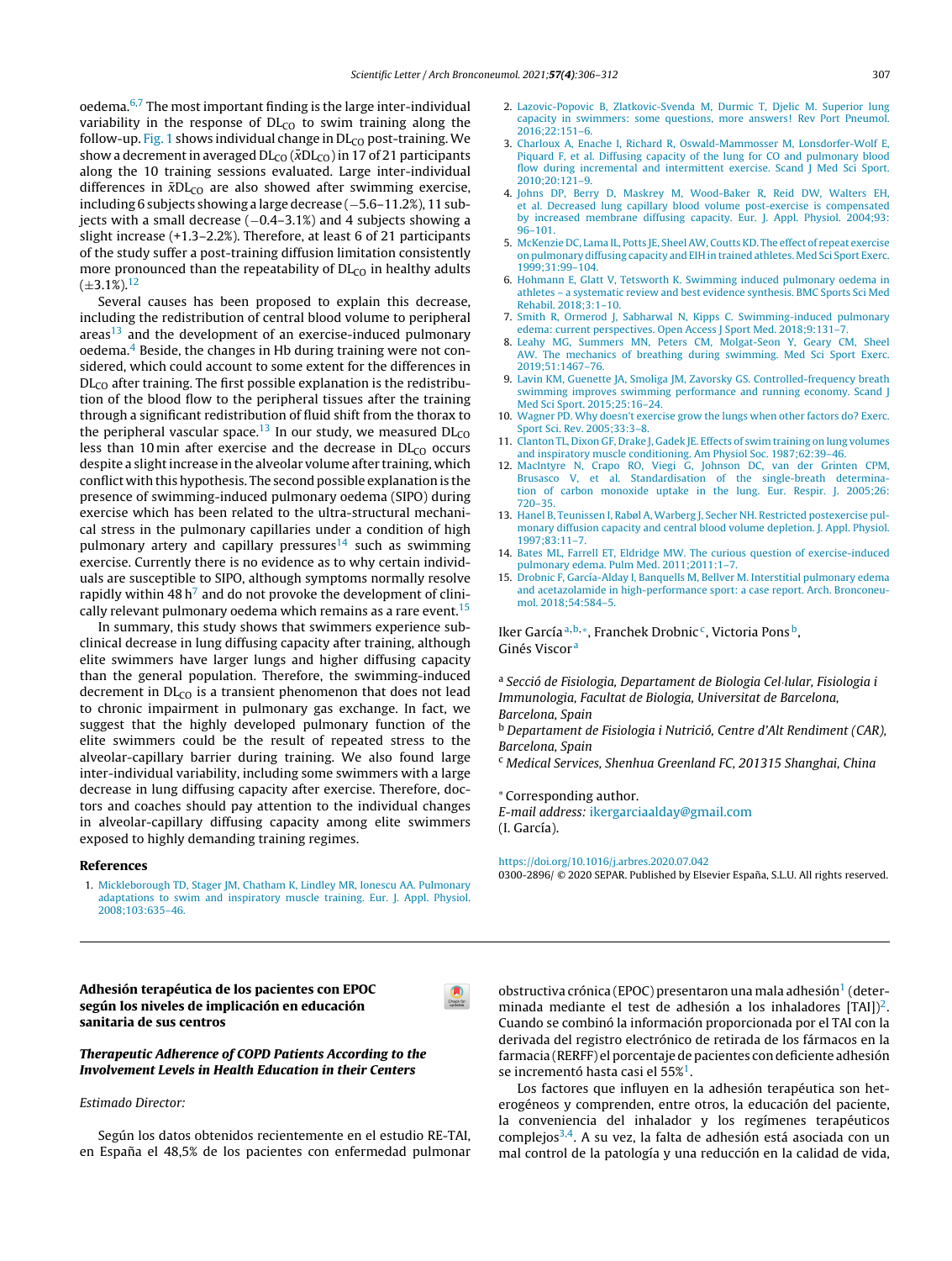# <span id="page-1-0"></span>Tabla 1

Respuestas de los centros participantes a la Escala de Implicación en Educación (EIE)

| Ítem                                                                                                                                                                | Centros, $n$ $(\%)$ |            |          |              |          |
|---------------------------------------------------------------------------------------------------------------------------------------------------------------------|---------------------|------------|----------|--------------|----------|
|                                                                                                                                                                     | Nunca               | Casi nunca | A veces  | Casi siempre | Siempre  |
| 1. ¿Existe implicación de enfermería en la educación de los<br>pacientes respiratorios?                                                                             | 2(9,5)              | 2(9,5)     | 5(23,8)  | 9(42,9)      | 3(14,3)  |
| 2. En la prescripción de un nuevo inhalador, ¿se tienen en<br>cuenta las preferencias o la opinión del paciente?                                                    | 0(0)                | 1(4,8)     | 2(9,5)   | 15(71,4)     | 3(14,3)  |
| 3. ¿Se proporciona al paciente información<br>complementaria por escrito (folletos, libros, etc.) sobre<br>su enfermedad?                                           | 0(0)                | 3(14,3)    | 11(52,4) | 6(28,6)      | 1(4,8)   |
| 4. Para la determinación de la adhesión terapéutica del<br>paciente, ¿se utiliza algún método complementario,<br>como cuestionarios (TAI, Morisky-Green) y/o RERFF? | 0(0)                | 5(23,8)    | 3(14,3)  | 9(42,9)      | 4(19,0)  |
| 5. ¿Se proporciona a los pacientes un plan de acción<br>individual por escrito?                                                                                     | 1(4,8)              | 5(23,8)    | 9(42,9)  | 3(14,3)      | 3(14,3)  |
| 6. ¿Se enseña al paciente a utilizar el inhalador?                                                                                                                  | 0(0)                | 0(0)       | 1(4,8)   | 5(23,8)      | 15(71,4) |
| 7. ¿Se utilizan dispositivos placebo para el adiestramiento<br>de los pacientes de la terapia inhalada?                                                             | 0(0)                | 1(4,8)     | 2(9,5)   | 5(23,8)      | 13(61,9) |
| 8. ¿Se controla periódicamente la técnica de inhalación en<br>cada paciente?                                                                                        | 0(0)                | 0(0)       | 5(23,8)  | 8(38,1)      | 8(38,1)  |

RERFF: retirada de la medicación mediante la receta electrónica; TAI: test de adhesión a los inhaladores.

así como a un incremento en la utilización de recursos y costes<sup>[3](#page-2-0)</sup>. En consecuencia, incidir en los factores que mejoran la adhesión de los pacientes con EPOC a su tratamiento, como es el caso de la educación sanitaria, puede contribuir a una mejora sustancial de la enfermedad. Se estima que la mejora de la morbimortalidad de los pacientes respiratorios que siguieron un programa de educación descansa fundamentalmente en que incrementan su adhesión terapéutica. No existen estudios que hayan evaluado si existen diferencias en la adhesión terapéutica de pacientes provenientes de centros con dispar implicación en educación. El objetivo del presente estudio fue determinar si los pacientes con EPOC de los centros con mayor implicación en educación presentan una mayor adhesión terapéutica.

El proyecto RE-TAI consistió en un estudio observacional, transversal, que incluyó 410 pacientes con EPOC provenientes de 21 centros (11 de neumología, 5 de medicina interna y 5 de atención primaria). En una única visita se recogieron las características demográficas y se cumplimentó el TAI. Posteriormente, los investigadores principales de los centros participantes cumplimentaron la Escala de Implicación en Educación (EIE), un cuestionario ad hoc compuesto por 8 preguntas evaluables mediante una puntuación entre 1 (nunca) y 5 (siempre). Se analizó la relación entre la puntuación EIE y el porcentaje de pacientes con adhesión intermedia o buena (TAI 10  $\geq$  46) mediante un análisis univariante. Se efectuó un análisis multivariante para determinar qué variables (demográficas y clínicas) se asociaban, de forma independiente, con una adhesión alta.

Los valores de EIE por centro oscilaron entre 25 y 38, con una mediana (Q1-Q3) de 32 puntos (26-33) y una media (DE) de 30,5 (4,1). Más del 75% de los centros respondieron tener siempre o casi siempre en cuenta las preferencias del paciente al prescribir el inhalador, instruir a los pacientes en su uso, utilizar inhaladores placebo y controlar la técnica inhalatoria (tabla 1). Casi el 62% de los centros afirmaron utilizar cuestionarios o RERFF para determinar la adhesión terapéutica siempre o casi siempre.

El análisis univariante mostró que la adhesión al tratamiento intermedia o buena estaba significativamente asociada al valor de la EIE (OR: 1,09; IC 95%: 1,03-1,15; p = 0,002), mientras que el análisis multivariante reveló que la adhesión intermedia o buena se asoció a una mayor puntuación de la EIE (OR: 1,08; IC 95%: 1,02-1,15; p = 0,011) y también con el número de inhaladores utilizados por el paciente (OR: 1,53; IC 95%: 1,06-2,22; p = 0,024).

El presente estudio confirma que el grado de implicación de los centros en la educación de sus pacientes puede afectar la adhesión al tratamiento inhalado en los pacientes con EPOC. Otros estudios sugieren, además, que ciertas estrategias de empoderamiento de pacientes, educación sanitaria y monitorización del cumplimiento terapéutico incrementan la adhesión al tratamiento inhalado de dichos pacientes<sup>[5-9](#page-2-0)</sup>. Asimismo, las guías de práctica clínica también insisten en la importancia de la instauración de medidas de educación sanitaria<sup>[10,11](#page-2-0)</sup>. Ello contrasta con algunas observaciones de nuestro estudio, como por ejemplo no proporcionar planes de acción personalizados o información por escrito, implicar al personal de enfermería o determinar la adhesión terapéutica mediante cuestionarios específicos o RERFF. La sobrecarga asistencial, las características de los pacientes con EPOC (edad, comorbilidades, polimedicación, etc.) o incluso la falta de información de los especialistas sobre el uso de los inhaladores $12$  podrían explicar por qué existe este espacio de mejora en nuestro país. A pesar de todo ello, los pacientes con EPOC presentan un patrón de incumplimiento inconsciente mayor que, por ejemplo, los pacientes asmáticos $^{13}$  $^{13}$  $^{13}$ . Por ello, las medidas educacionales como planes de automanejo escritos o visuales, educación en el uso del inhalador o materiales audiovisuales podrían ser buenas estrategias para mejorar la adhesión<sup>[5](#page-2-0)</sup>.

Este estudio presenta algunas limitaciones. La EIE, utilizada para evaluar el grado de educación sanitaria ejercido en los centros participantes, no ha sido previamente validada. Además, de cada centro participante solo el investigador principal respondió a la EIE, obviando así diferencias interpersonales entre varios investigadores que hayan podido reclutar pacientes. La EIE utilizada no ha sido previamente validada. La pequeña población muestral no permitió efectuar comparaciones entre especialidades. Nuestra intención es efectuar un nuevo estudio, prospectivo, con una mayor casuística y con inclusión de centros no sesgada, que entre otros objetivos permitirá además efectuar la comparación entre especialidades. No obstante, estas potenciales limitaciones no invalidan el alcance de los resultados obtenidos.

### Agradecimientos

Los autores manifiestan su agradecimiento a Chiesi por el patrocinio y a la empresa GOC Networking por el soporte técnico a lo largo de todo el proceso.

### Bibliografía

1. Plaza V, Giner J, Curto E, Alonso Ortiz MB, Orue MI, Vega JM, et al. Assessing adherence by combining the test of adherence to inhalers